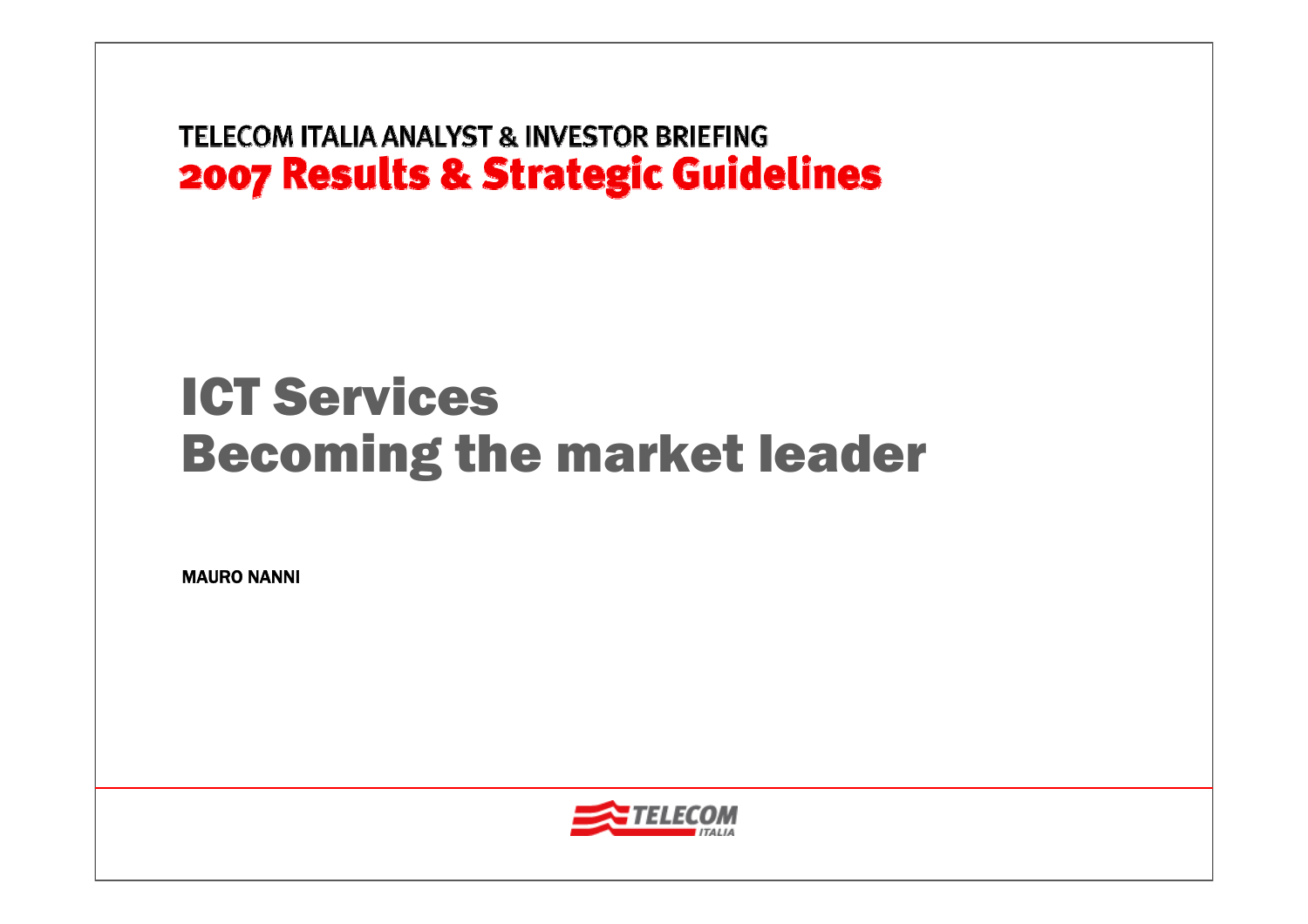ITC 2008-10 PLAN

# Safe Harbour

This presentation contains statements that constitute forward-looking statements within the meaning of the Private Securities Litigation Reform Act of 1995. These statements appear in a number of places in this presentation and include statements regarding the intent, belief or current expectations of the Company with respect to the customer base, estimates regarding future growth in the different business lines and the global business, market share, financial results and other aspects of the Company's activities and strategies.

Such forward looking statements are not guarantees of future performance and involve risks and uncertainties, and actual results may differ materially from those in the forward looking statements as a result of various factors.

Analysts and investors are cautioned not to place undue reliance on those forward looking statements, which speak only as of the date of this presentation. Telecom Italia Spa undertakes no obligation to release publicly the results of any revisions to these forward looking statements which may be made to reflect events and circumstances after the date of this presentation, including, without limitation, changes in Telecom Italia Spa business or acquisition strategy or to reflect the occurrence of unanticipated events. Analysts and investors are encouraged to consult the Company's Annual Report on Form 20-F as well as periodic filings made on Form 6-K, which are on file with the United States Securities and Exchange Commission , which set out certain factors that could cause actual results to be materially different from the forward-looking statements contained herein.

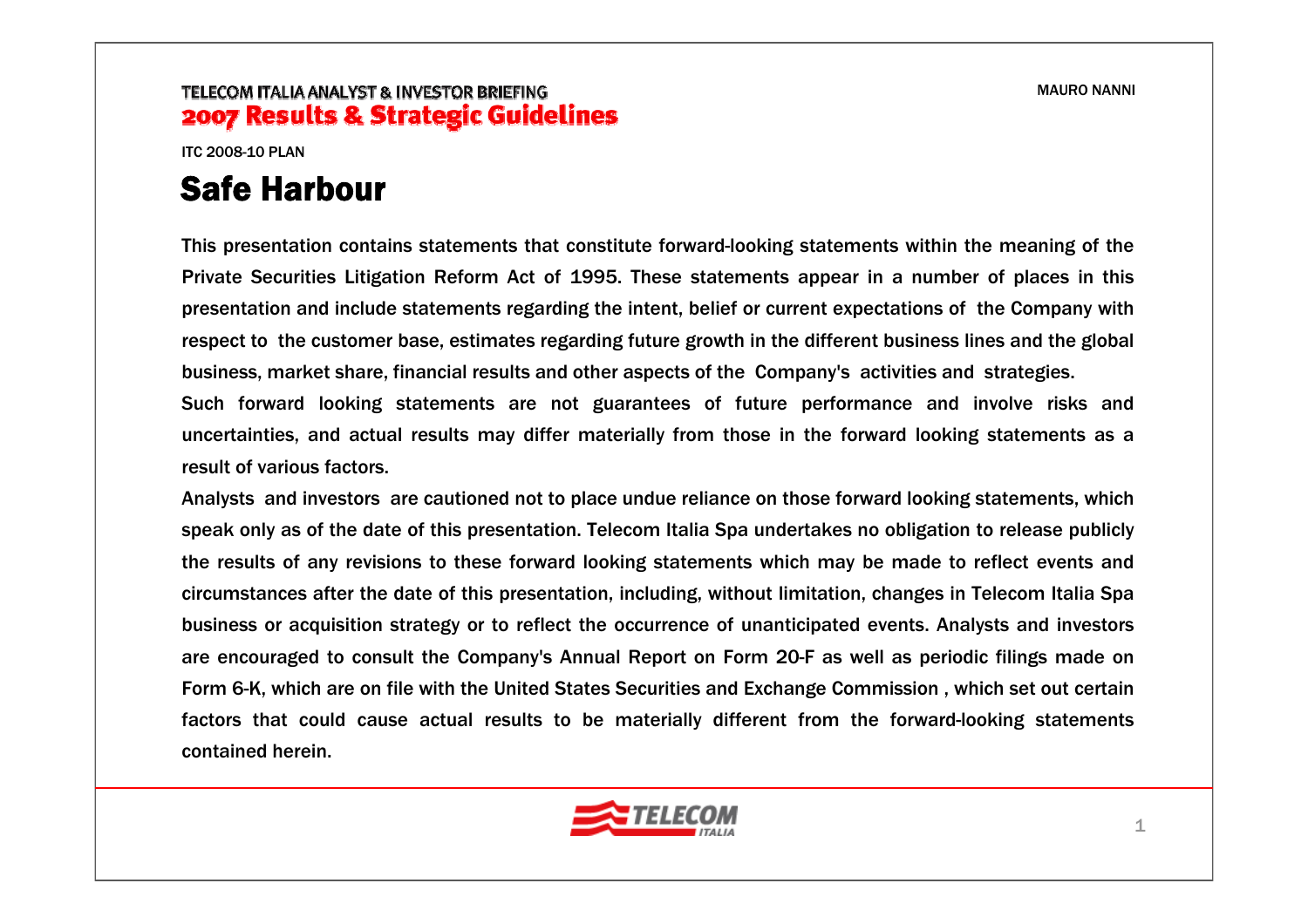### TELECOM ITALIA ANALYST & INVESTOR BRIEFING 2007 Results & Strategic Guidelines

ITC 2008-10 PLAN



- $\blacktriangleright$ 2007 highlights
- $\blacktriangleright$ IT market overview
- $\blacktriangleright$ 2008 – 2010 business outlook & development

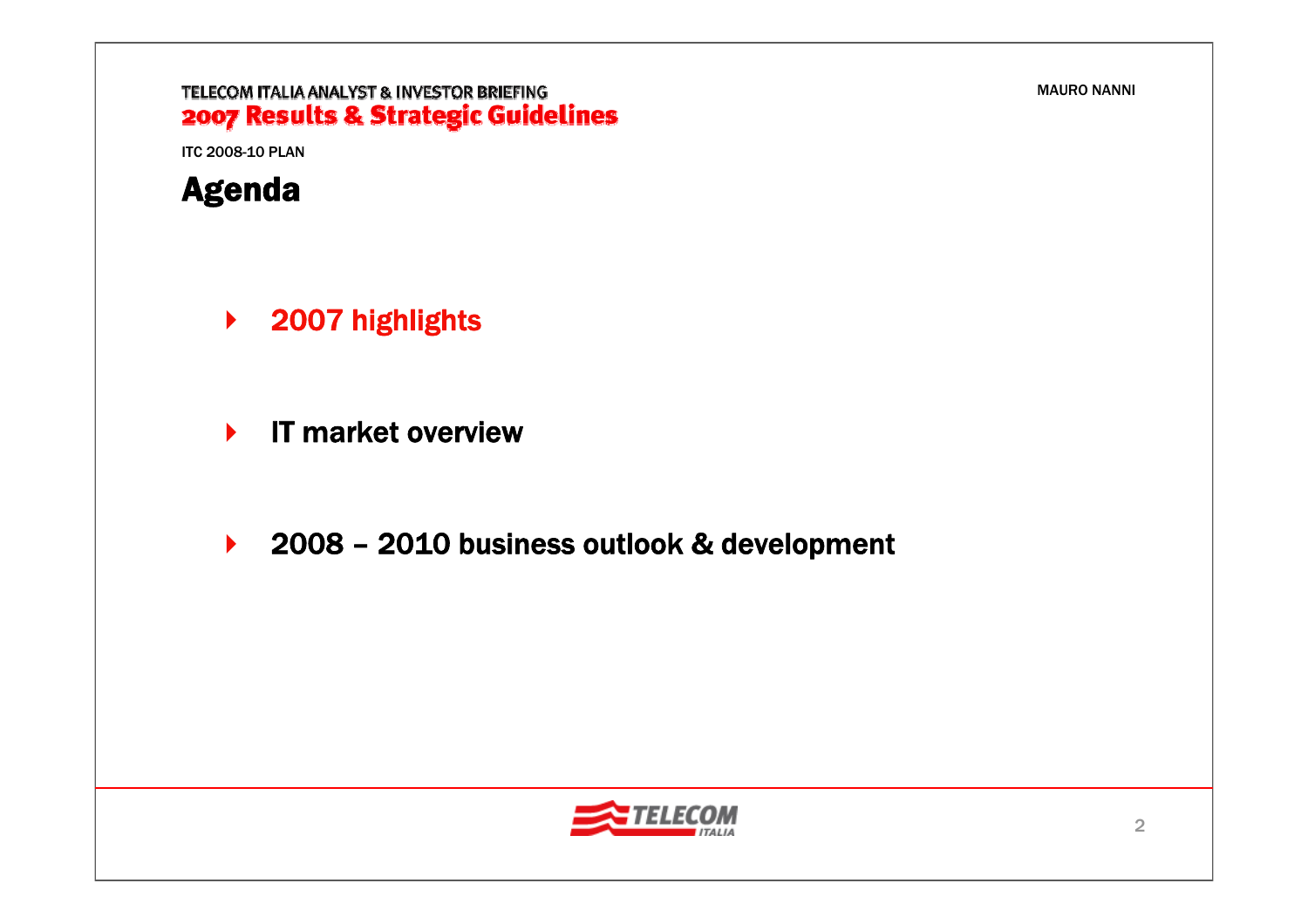

ITC 2008-10 PLAN

### 2007 Plan - Our commitment

| <b>We said</b>                                            | We achieved |  |
|-----------------------------------------------------------|-------------|--|
| ▶ Net Centric Enabling Platforms                          |             |  |
| Data Center Extension                                     |             |  |
| ▶ Vertical Offering<br>$\blacktriangleright$ e-Healthcare |             |  |
| Infomobility<br>Logistics                                 |             |  |
| ▶ Productivity/SME                                        |             |  |
| IT Partnership Program                                    | ~1          |  |
| ▶ 2007 revenues $\sim$ 0.7 billion                        | 0.64        |  |
| 3                                                         |             |  |

MAURO NANNI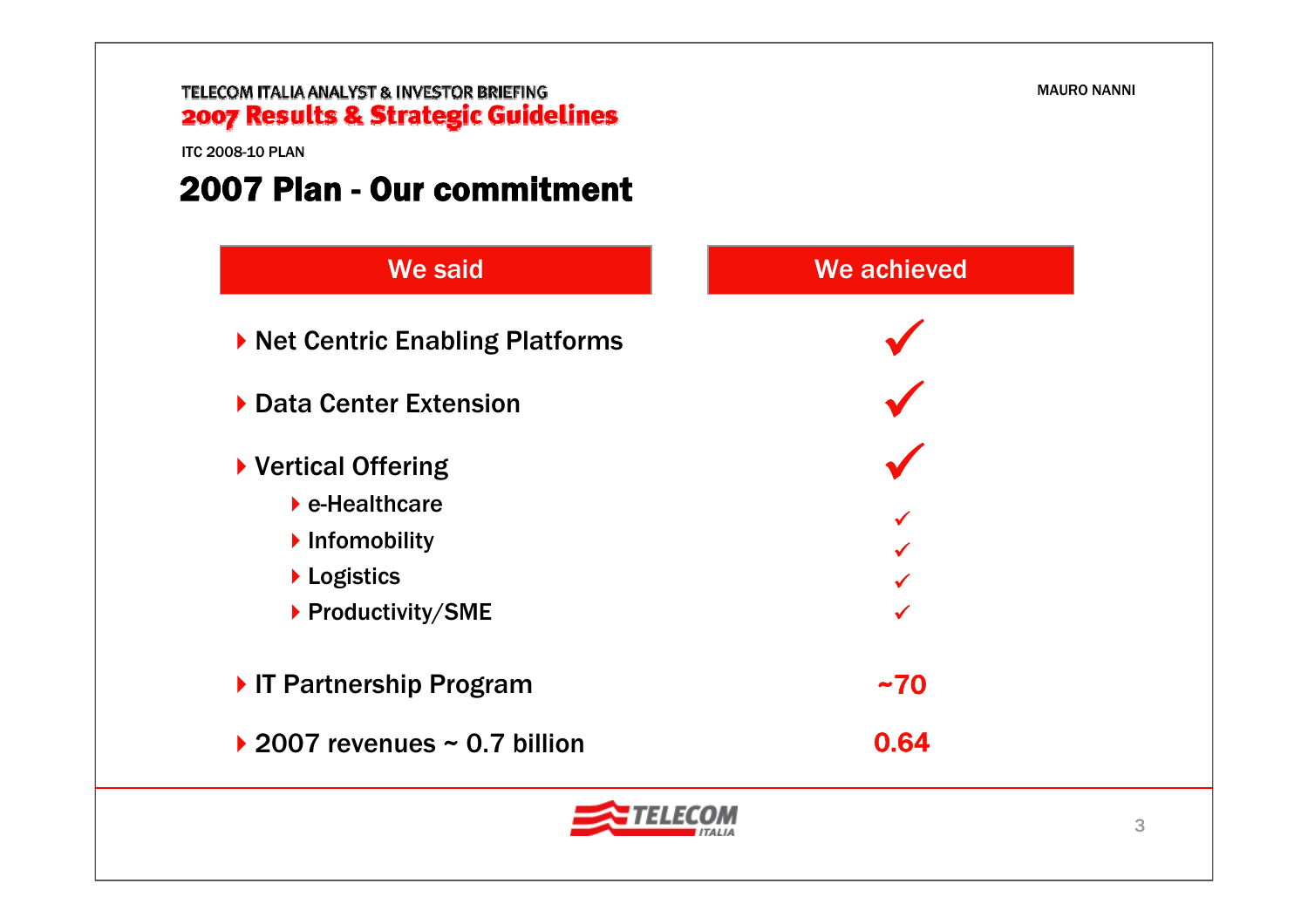### TELECOM ITALIA ANALYST & INVESTOR BRIEFING 2007 Results & Strategic Guidelines

ITC 2008-10 PLAN

# 2005 – 2007 Revenue Trend

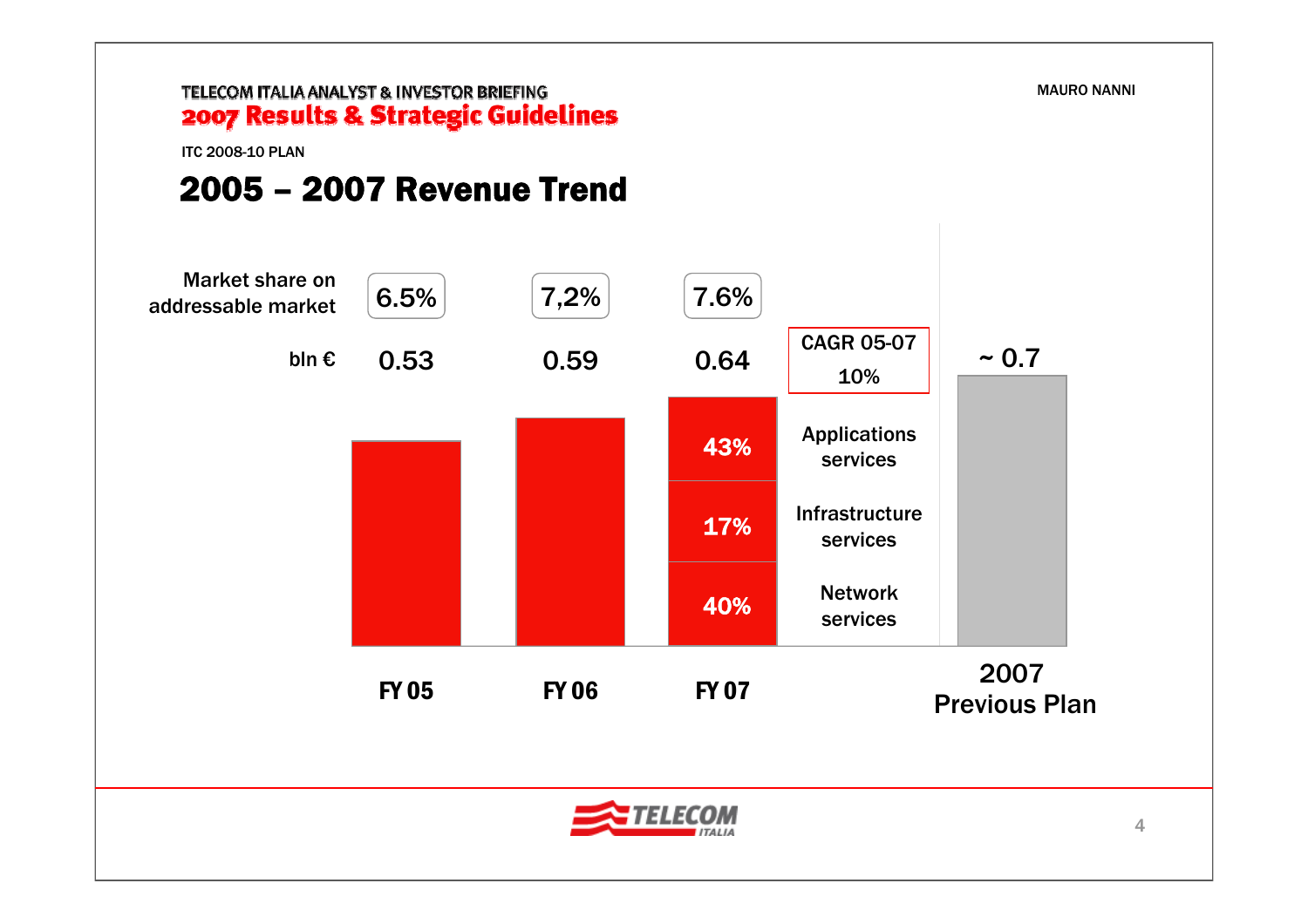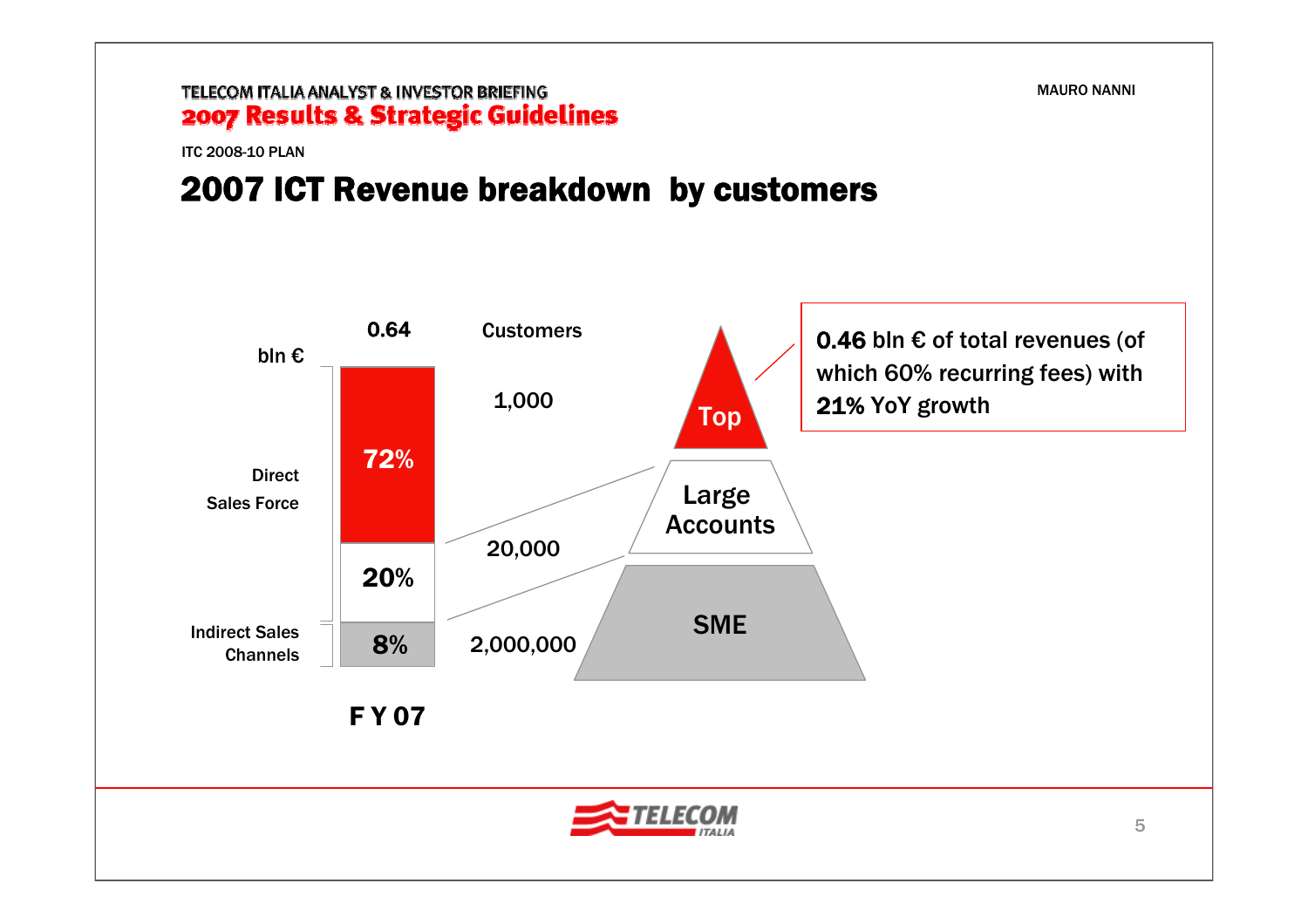### TELECOM ITALIA ANALYST & INVESTOR BRIEFING 2007 Results & Strategic Guidelines

ITC 2008-10 PLAN

# Top Clients – some new 2007 ICT customers



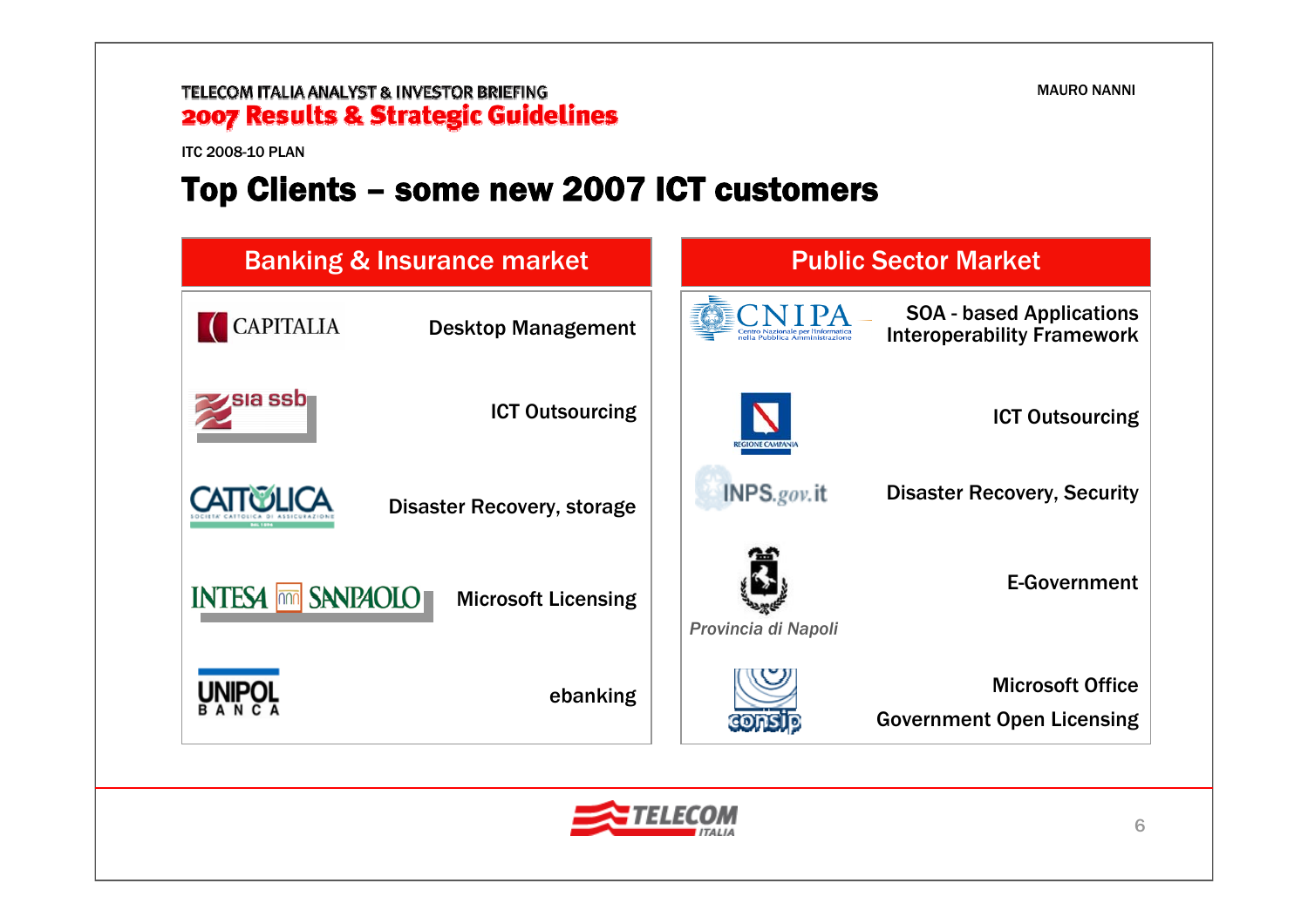#### TELECOM ITALIA ANALYST & INVESTOR BRIEFING 2007 Results & Strategic Guidelines

ITC 2008-10 PLAN

# Top Clients & Ict Services - 2007 key figures \*

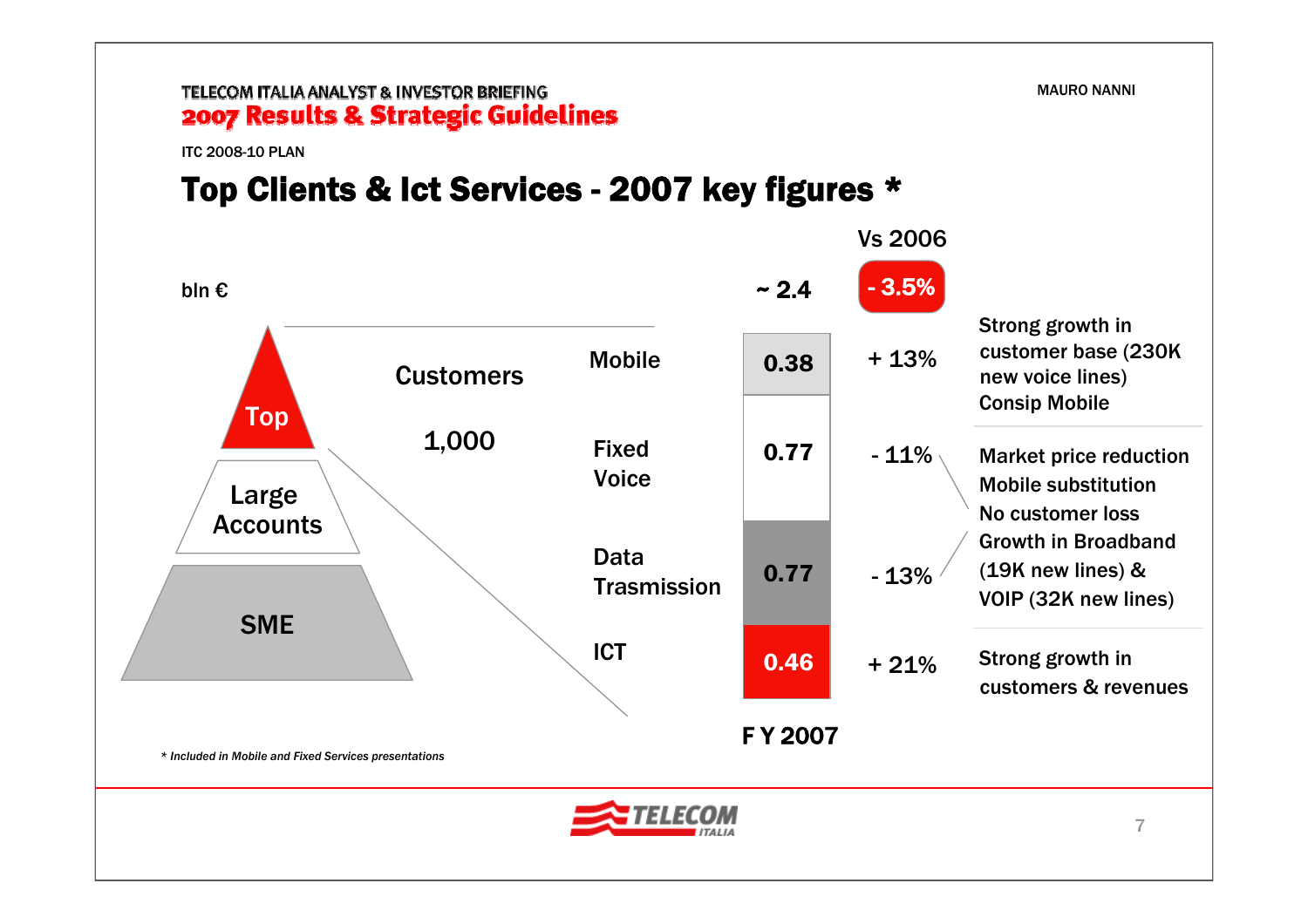### TELECOM ITALIA ANALYST & INVESTOR BRIEFING 2007 Results & Strategic Guidelines

ITC 2008-10 PLAN



- $\blacktriangleright$ 2007 highlights
- $\blacktriangleright$ IT market overview
- $\blacktriangleright$ 2008 – 2010 business outlook & development

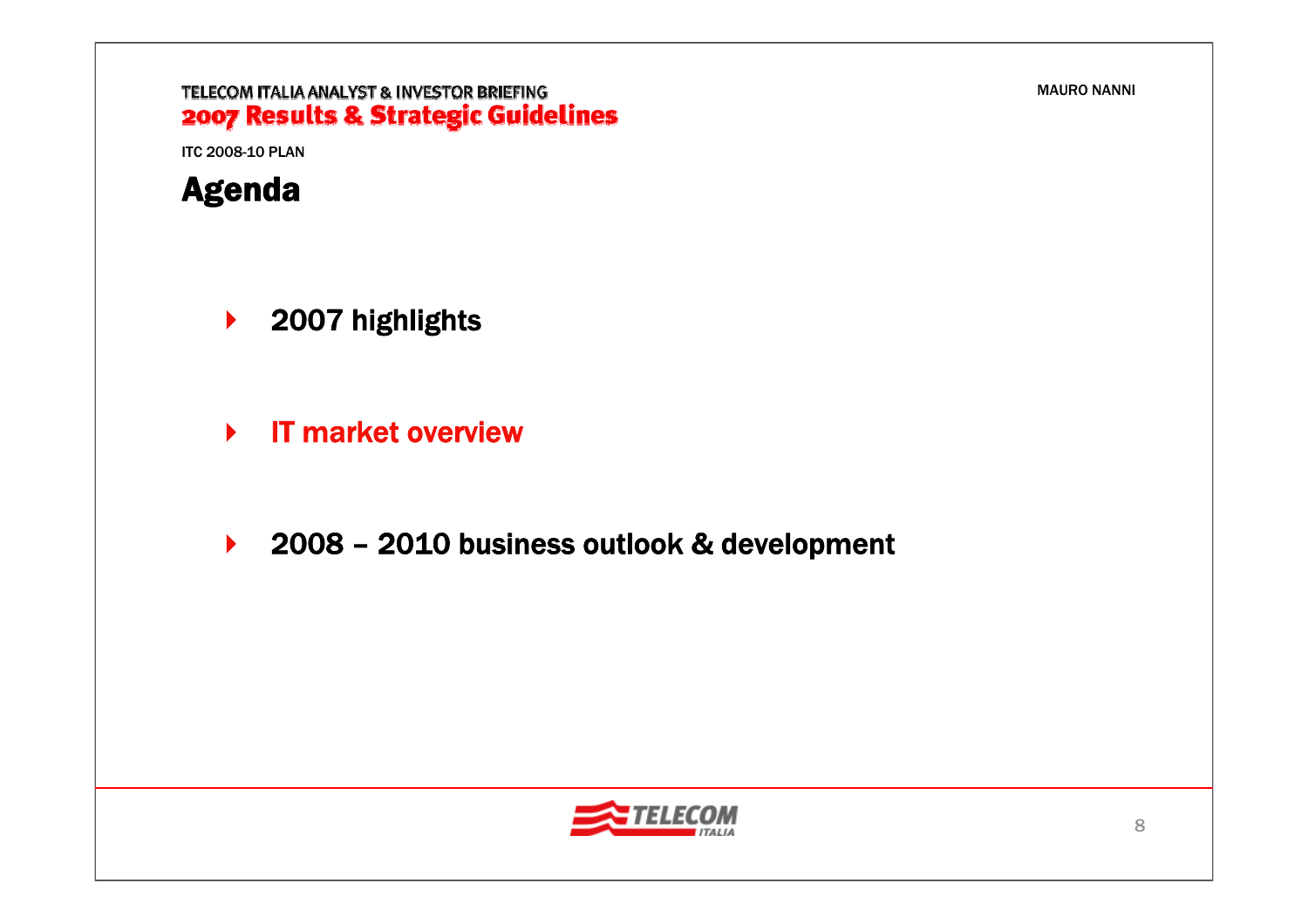ITC 2008-10 PLAN

# IT Italian and European markets

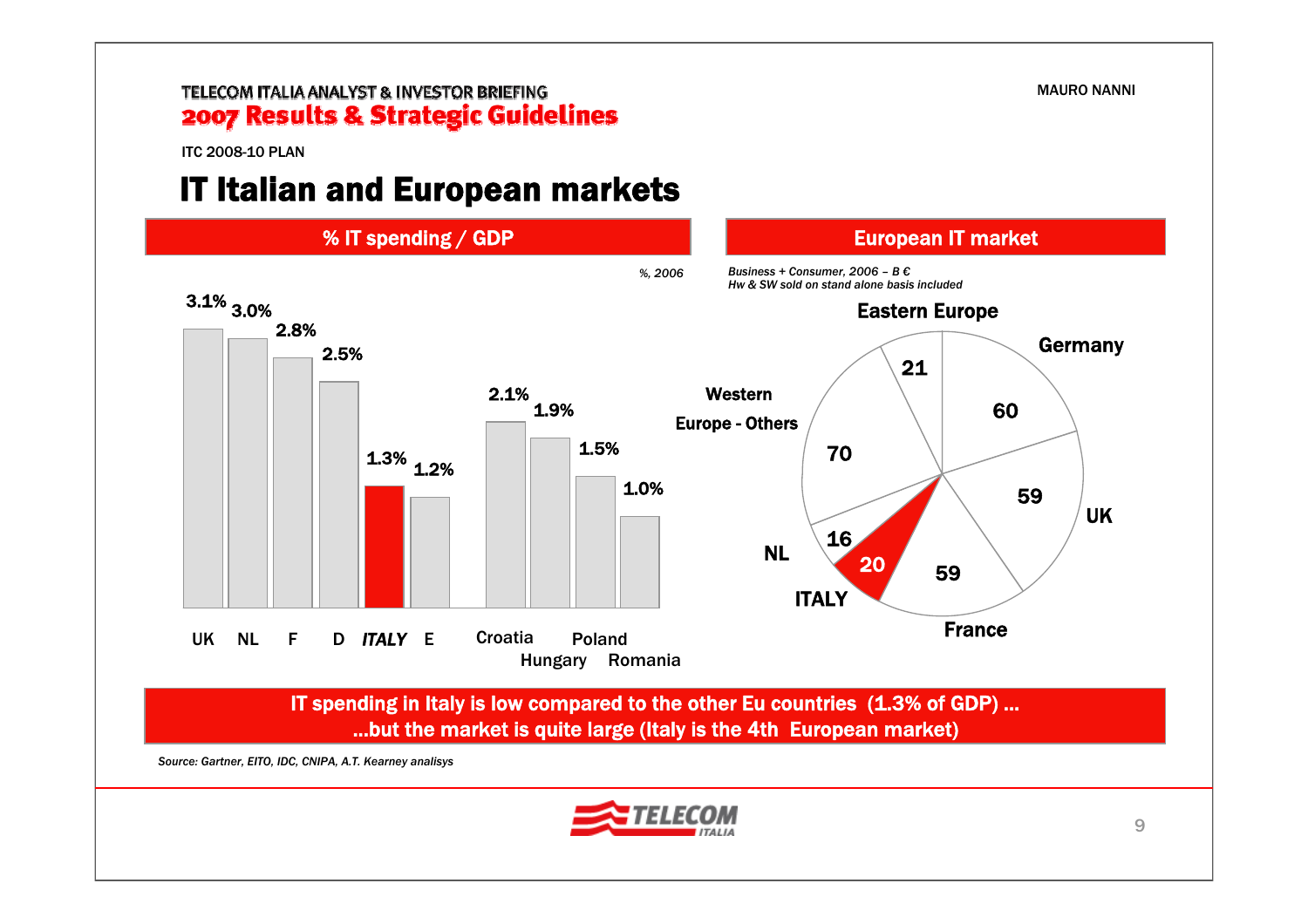ITC 2008-10 PLAN

### IT Italian market overview – Business Customers Segmentation

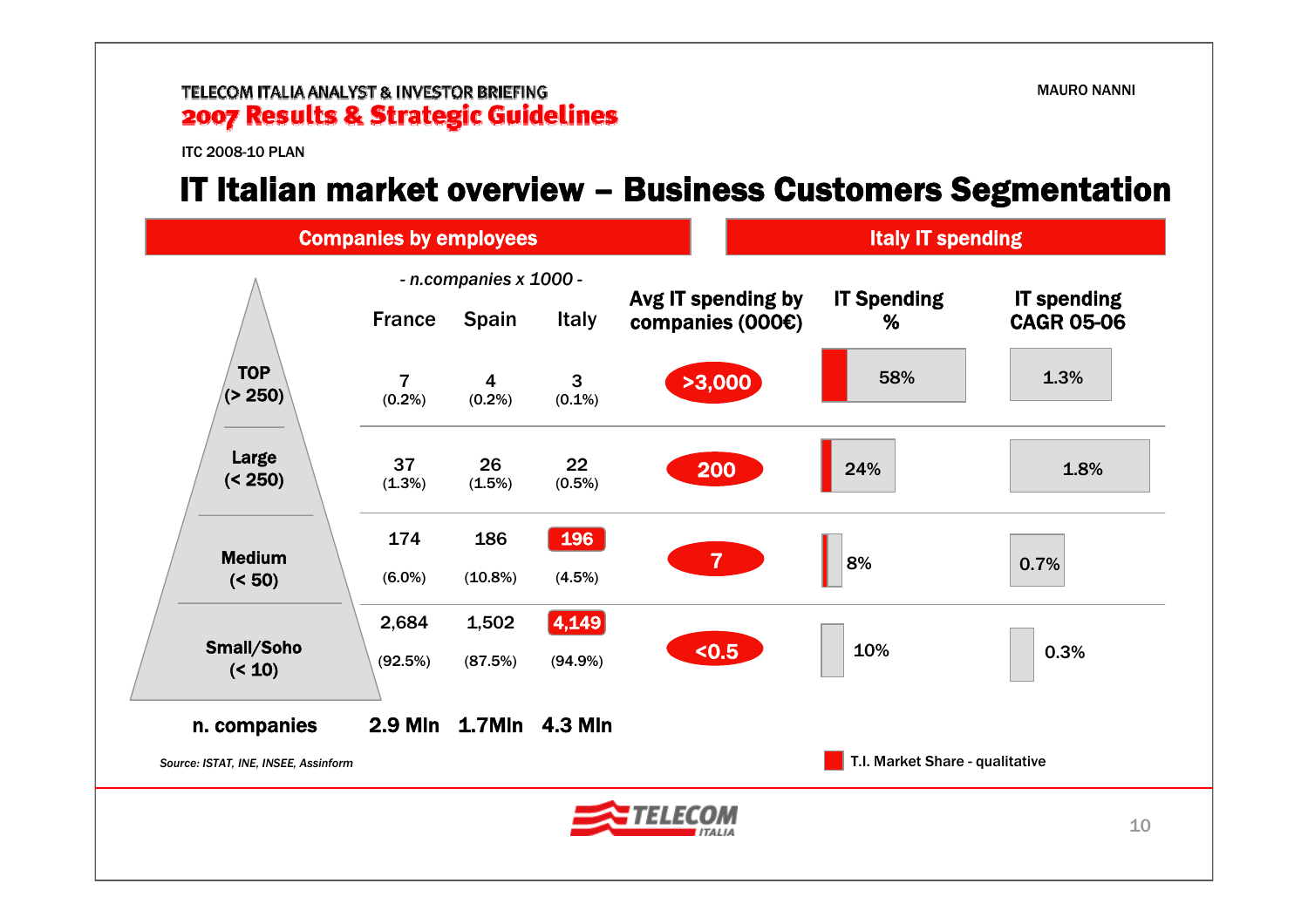ITC 2008-10 PLAN

# IT Italian market overview – ICT Services penetration on SME

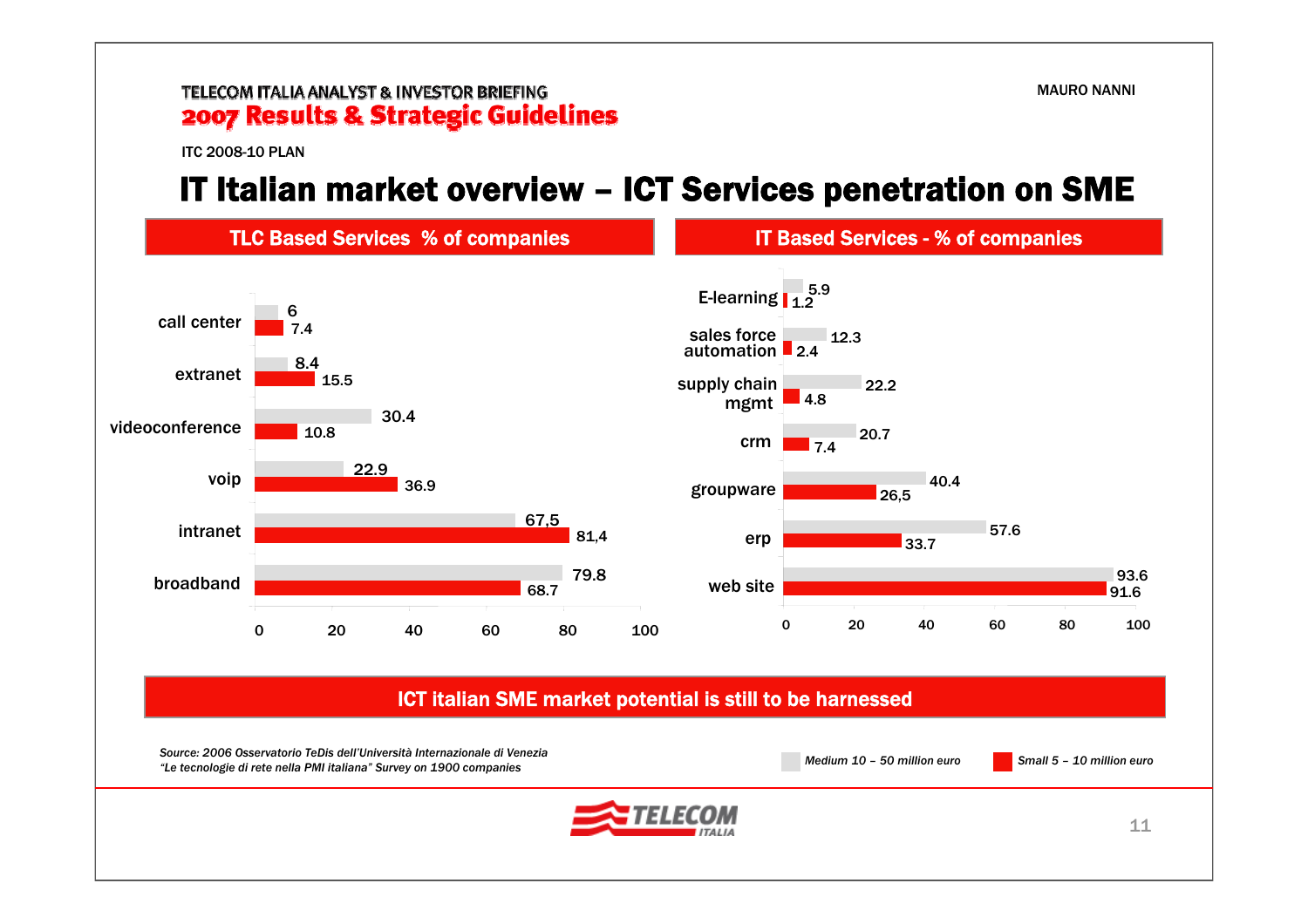ITC 2008-10 PLAN

### IT addressable market (business customers - hw & sw "stand alone" not included)



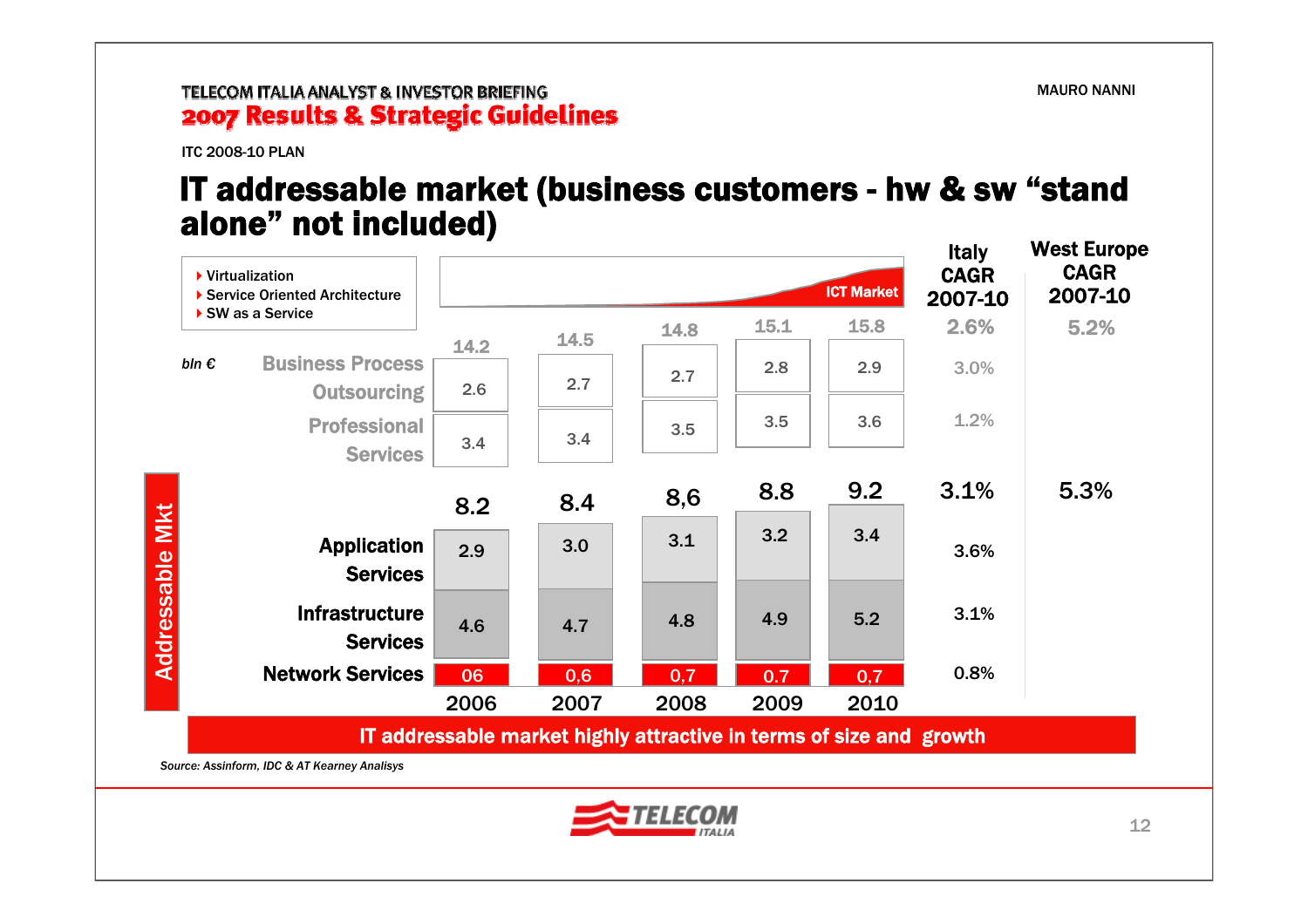ITC 2008-10 PLAN

# TI market positioning



MAURO NANNI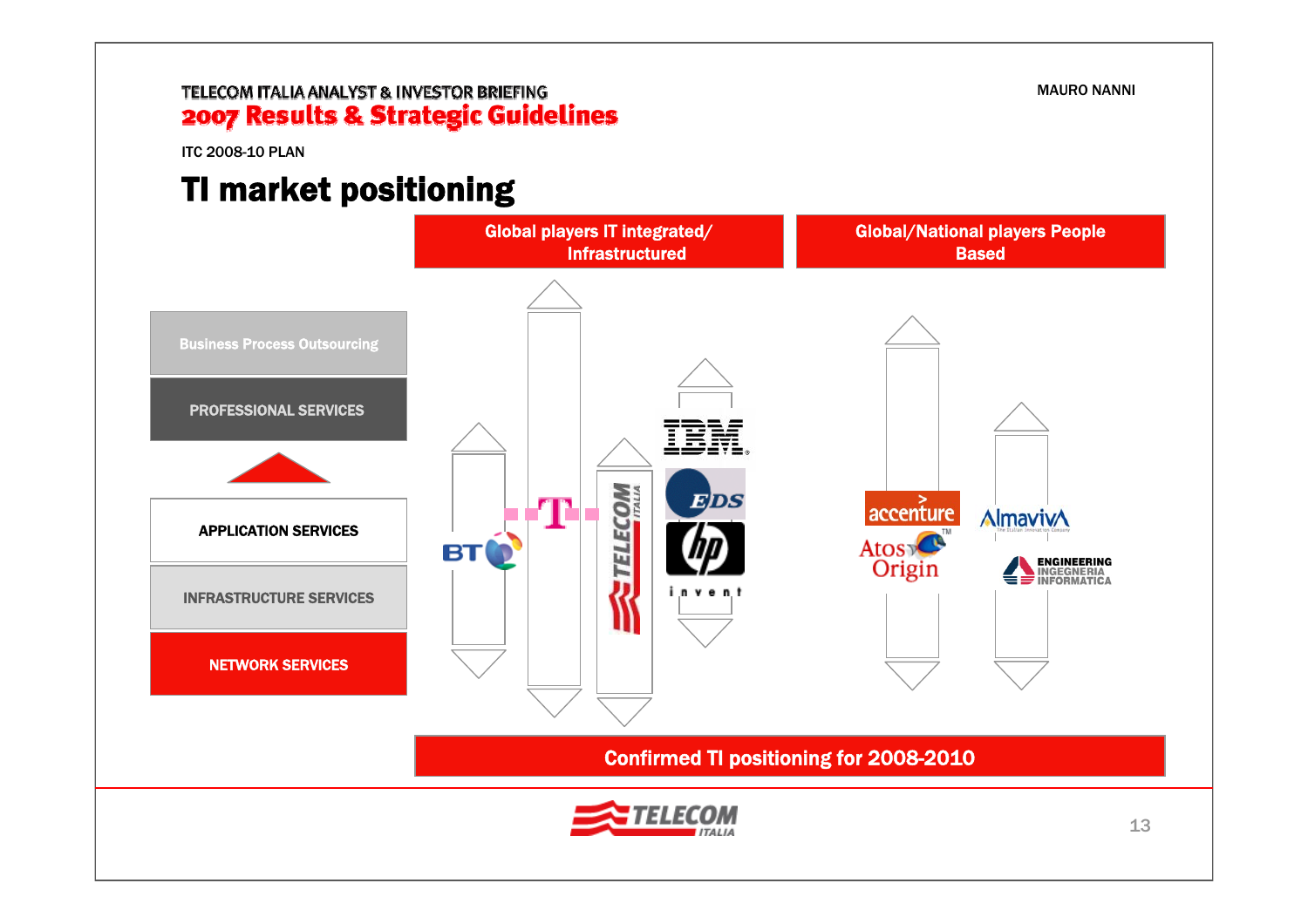ITC 2008-10 PLAN

### Key drivers for the development of network-centric services



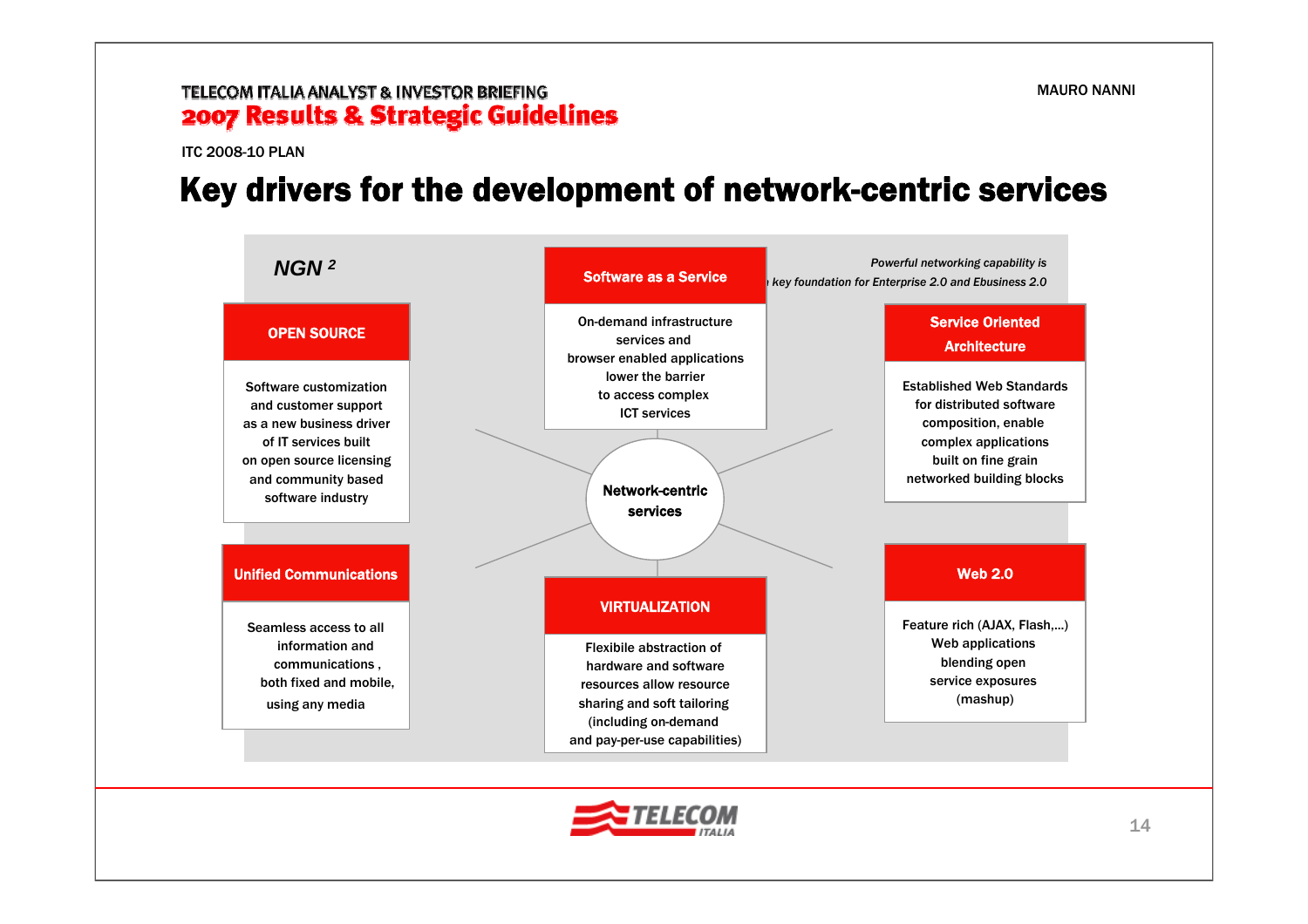### TELECOM ITALIA ANALYST & INVESTOR BRIEFING 2007 Results & Strategic Guidelines

ITC 2008-10 PLAN



- $\blacktriangleright$ 2007 highlights
- $\blacktriangleright$ IT market overview
- 2008 2010 business outlook & development

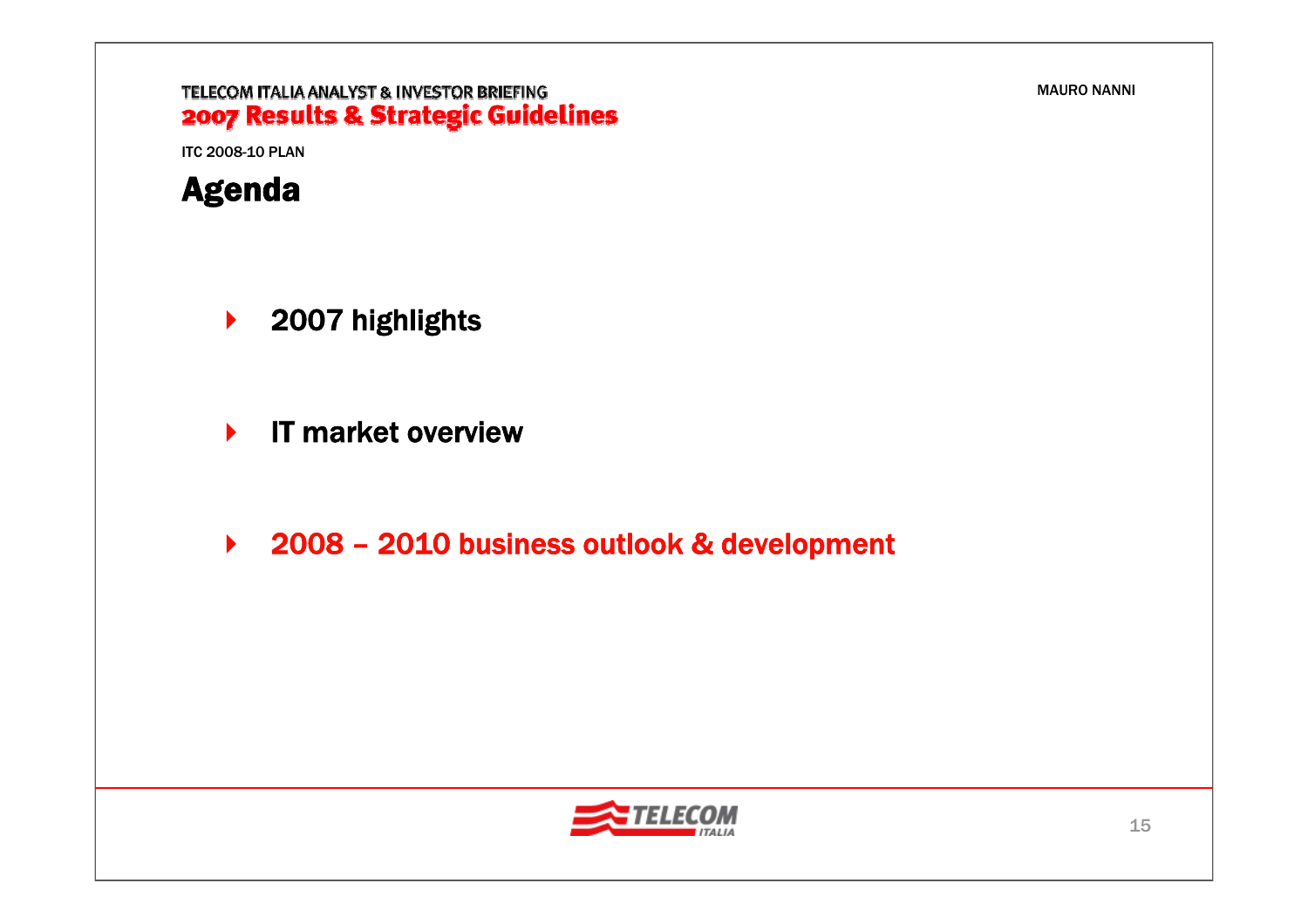ITC 2008-10 PLAN

# TI mission and strategic guidelines

| Become the leader in the Italian addressable market, by maintaining focus on Top & Large Accounts and by addressing<br><b>SMEs market segment</b> |                                                                                                                                   |                                                                                                                             |
|---------------------------------------------------------------------------------------------------------------------------------------------------|-----------------------------------------------------------------------------------------------------------------------------------|-----------------------------------------------------------------------------------------------------------------------------|
| <b>MISSION</b>                                                                                                                                    | 2007                                                                                                                              | 2008 - 2010                                                                                                                 |
| Partnership                                                                                                                                       | 70 Net Partners (Tech. & commercial)                                                                                              | > 100 Net Partners (offering portfolio)                                                                                     |
| <b>Go to Market</b>                                                                                                                               | Dedicated sales force and project management<br>for Top Clients e Large Accounts (800 Accounts,<br>700 project & mkt development) | Dedicated sales force and project mgmt +<br>VAR <sup>*</sup> Channel to SME Customers<br><b>(600 VARs)</b>                  |
| Caring                                                                                                                                            | <b>Dedicated Caring to Top and Large Accounts</b>                                                                                 | ICT Engineering & design new structure<br>for end to end management<br>Dedicated caring to SMEs through VARs                |
| <b>Offering</b>                                                                                                                                   | <b>SMEs offering launch</b><br>eHealth launch                                                                                     | <b>SMEs offering development</b><br>Converging (F+M+IT) Industry Solutions                                                  |
| Infrastructure<br>* Value Added Resellers                                                                                                         | Very high speed IP Backbone<br><b>12 Data Centers</b>                                                                             | NGN <sup>2</sup> development<br>Service Platform deployment for SaaS<br>Up to 30 Data Centers according to market<br>demand |

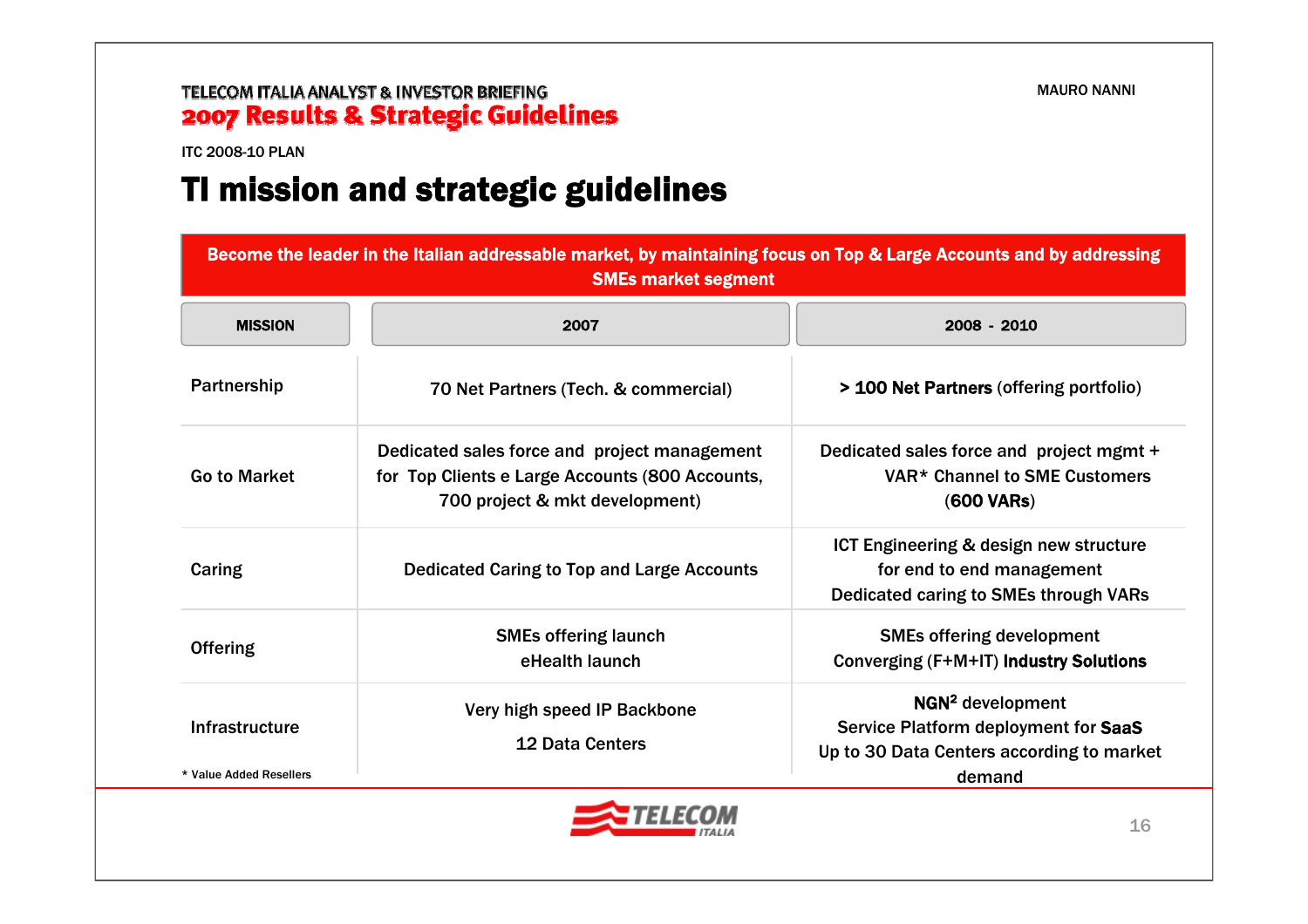ITC 2008-10 PLAN

### Infrastructure, Net Centric Model – Technology Enablers

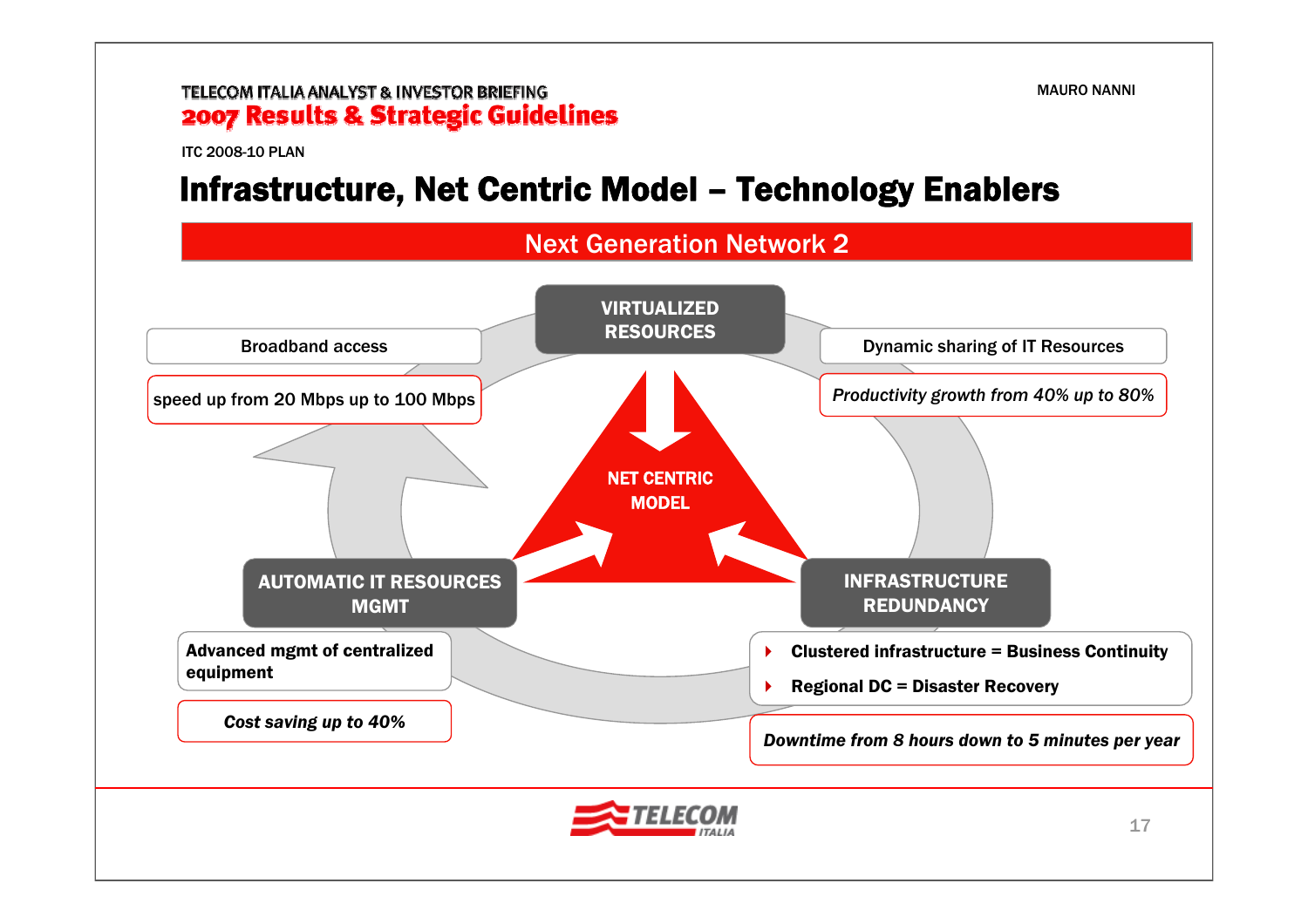ITC 2008-10 PLAN

### Enriching our Vertical Offer Portfolio: an overview

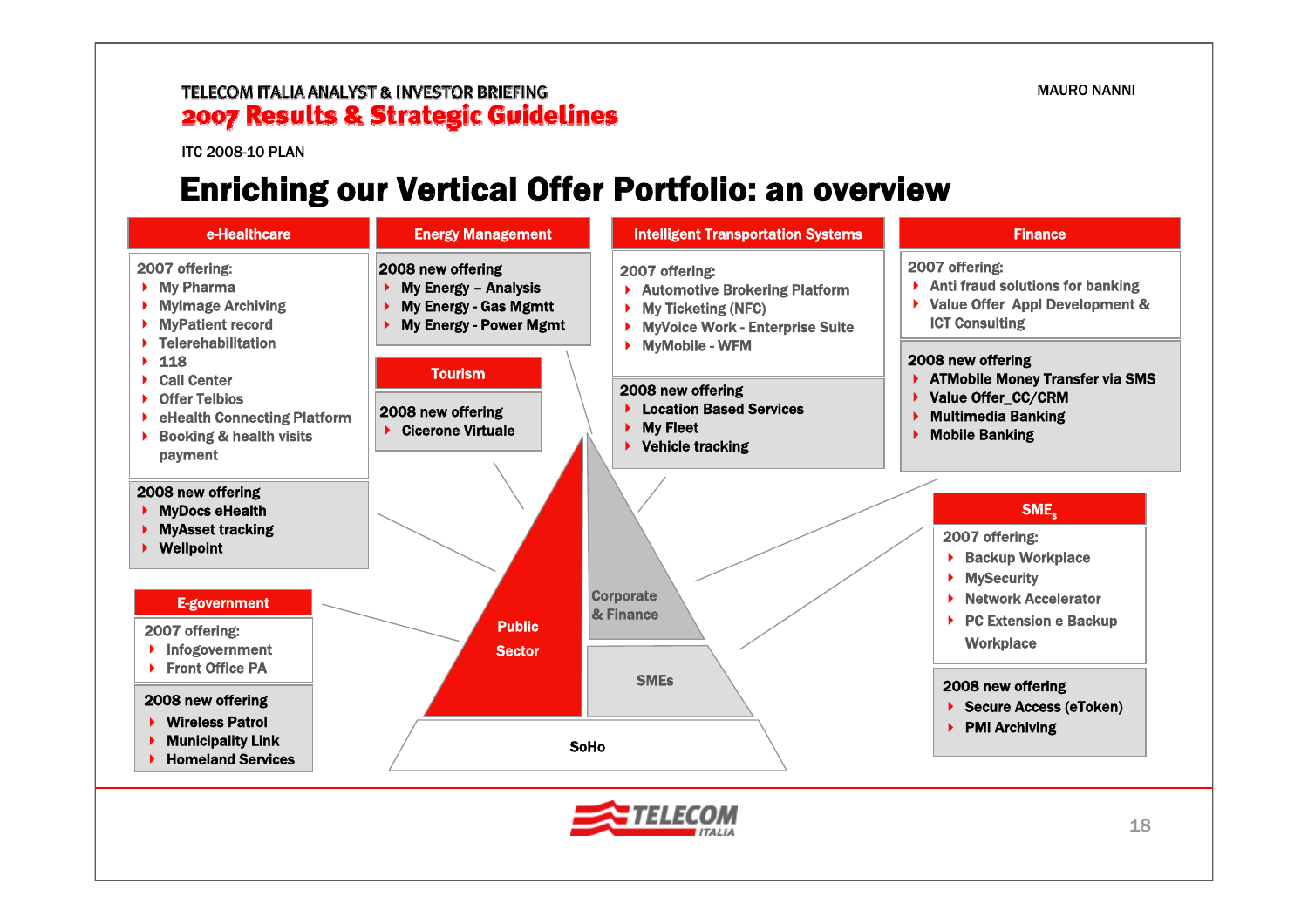ITC 2008-10 PLAN

### Enriching our Horizontal Offer Portfolio: an overview

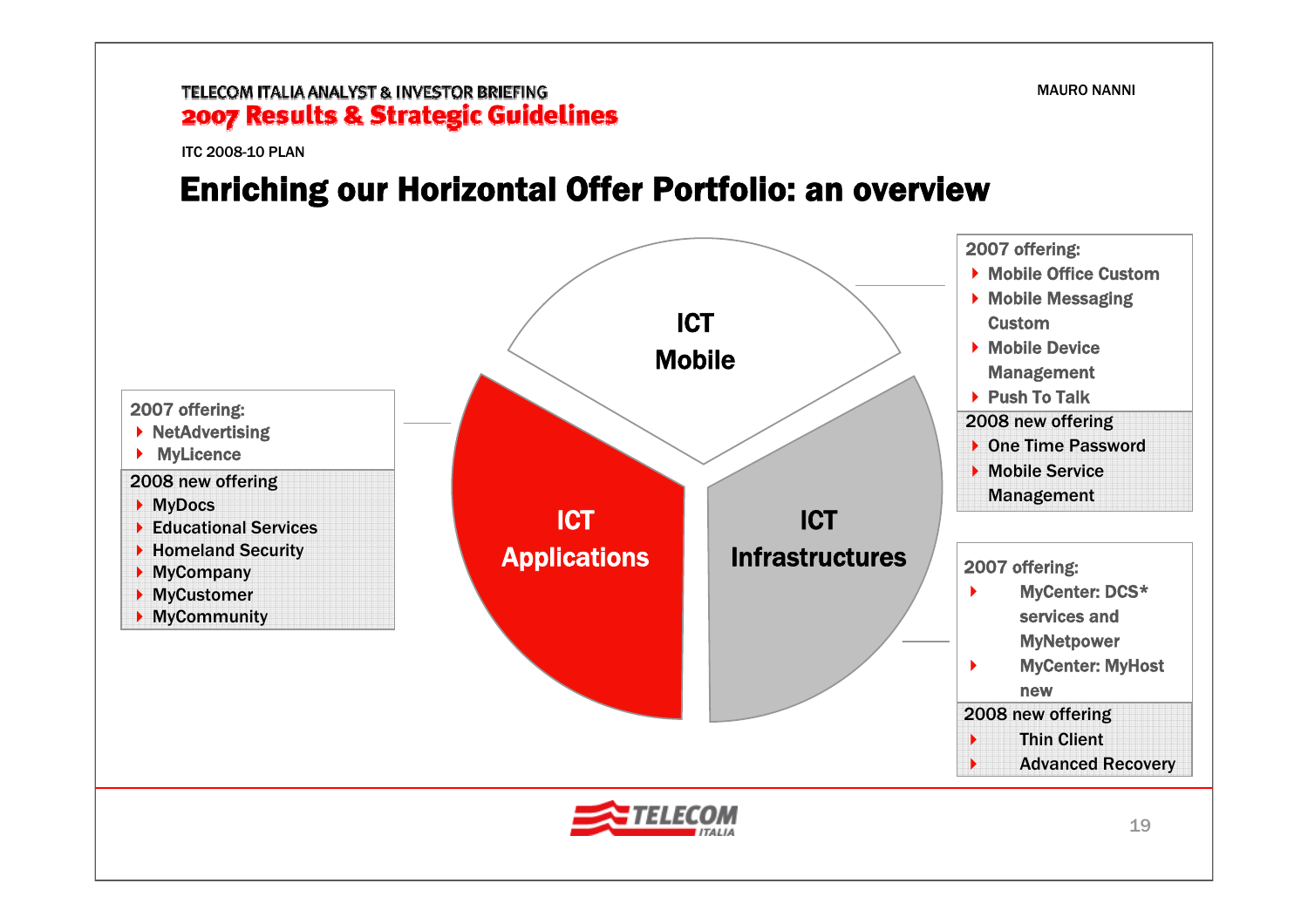### TELECOM ITALIA ANALYST & INVESTOR BRIEFING 2007 Results & Strategic Guidelines

ITC 2008-10 PLAN

### Commercial channels for IT: roles and synergies